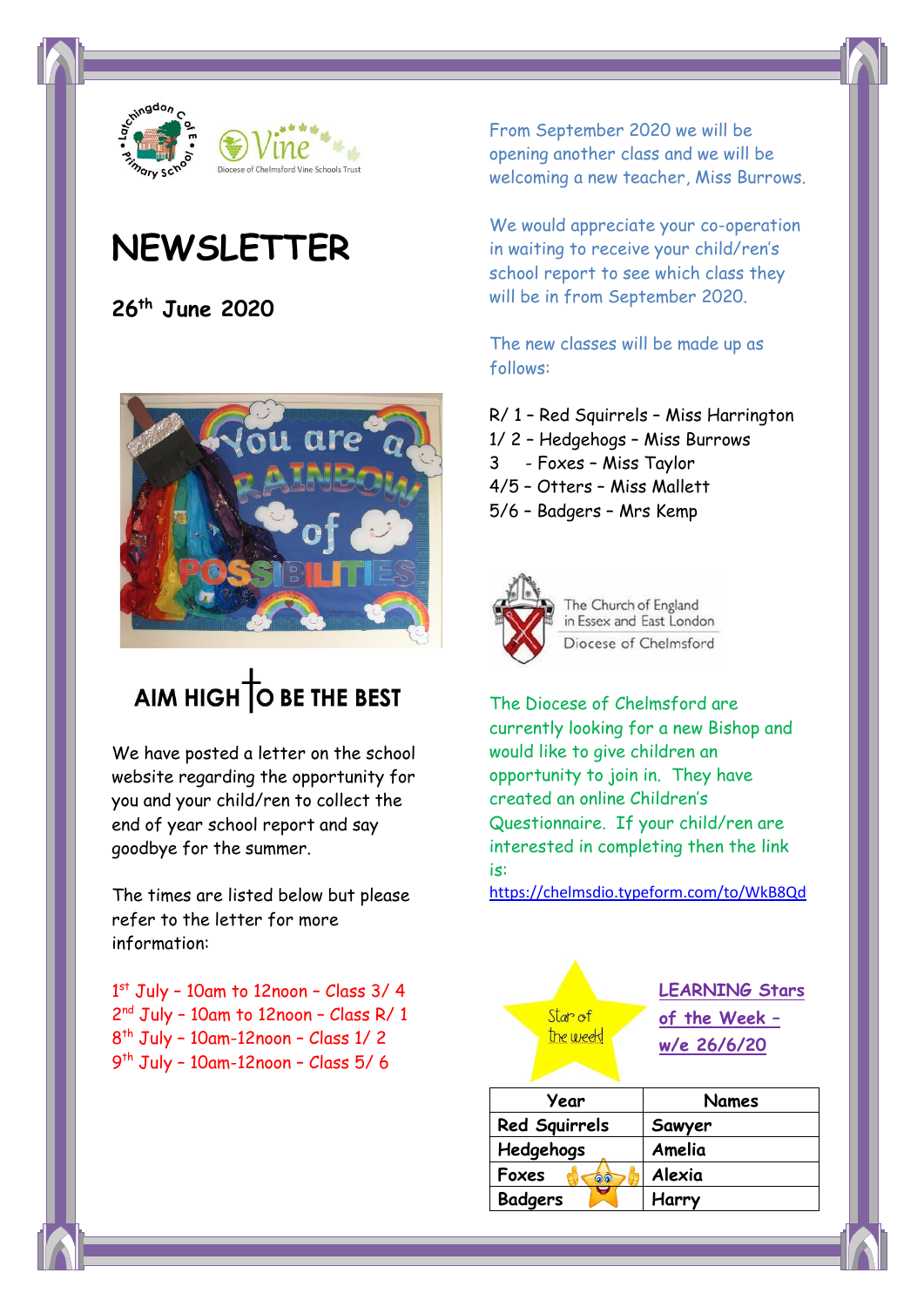If your child/ren are currently in Year 2 they will no longer be eligible to receive Universal Infant Free School Meals when they move to Year 3 in September. Please see the poster below for further information:

## **Free School Meals**

#### Is your child in Year 2 and starting Year 3 in September 2020?

Do you receive one of the following?

- Income Support
- · Income-based Jobseeker's Allowance
- . Child Tax Credit (not Working Tax Credit), with an annual income below £16,190
- Pension Guarantee Credit
- Employment and Support Allowance, income related
- Support under part 6 of the Immigration and Asylum Act, 1999
- . Working Tax Credit run-on, paid for 4 weeks after you stop qualifying for Working Tax Credit
- Universal Credit, with a household income of £7,400 or less (after tax and not including any benefits you get).

If so, please apply between 25 July and 10 August to ensure that your application can be considered before the start of term



## **CSSE 11+ Testing Year 5 Children**

For any parents/carers interested in their children currently in Year 5 taking the CSSE Schools 11+ entry exam then please see the school website for details of how to apply.

**Please note the closing date for registration is 1st July 2020.**



## **Casio Keyboards**

We have some old Casio keyboards which are no longer required by the school. If you are interested in receiving a **free keyboard** then please contact the school office.

**Please note that the keyboards do not have leads so you will need to purchase your own.**

**Please see our website for full details of Dates to remember**

### July 2020

Dates for the Diary

- 1 st July Report Collection Class 3/ 4 (10am to 12noon)
- 2<sup>nd</sup> July Report Collection Class R/ 1 (10am to 12noon)
- 8 th July Report Collection Class 1/ 2 (10am to 12noon)
- 9 th July Report Collection Class 5/ 6 (10am to 12noon)

17<sup>th</sup> July - LAST DAY SUMMER TERM **20th, 21st & 22nd July – NON-PUPIL DAYS 23rd July – SUMMER HOLS**

September 2020

**2 nd Sept – NON-PUPIL DAY** 3 rd Sept – FIRST DAY 2020/2021

ACADEMIC YEAR